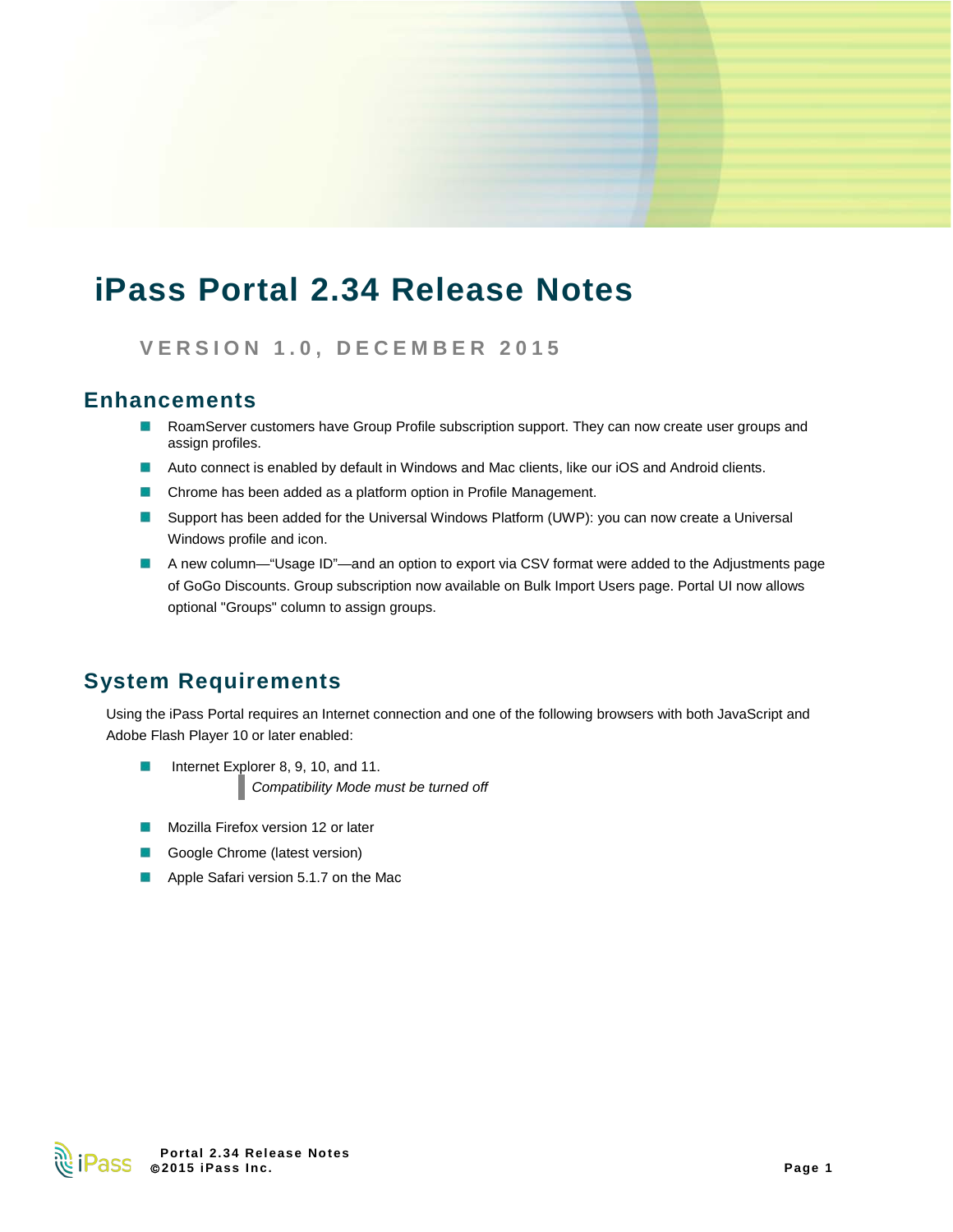## **Resolved Issues**

| <b>Issue ID</b> | <b>Description</b>                                                                                                                                                                                                                                       |
|-----------------|----------------------------------------------------------------------------------------------------------------------------------------------------------------------------------------------------------------------------------------------------------|
| <b>OMPP-205</b> | Now able to update credit information and charge the old card.                                                                                                                                                                                           |
| <b>OMPP-272</b> | If user resells an HP trial eligible device, the new owner shall not be eligible for trial again.                                                                                                                                                        |
| <b>OMEU 109</b> | There is now support for SSAP on the Windows Universal platform.                                                                                                                                                                                         |
| <b>OMEU-130</b> | The HP FAQs will now be available in several languages that can be selected                                                                                                                                                                              |
| <b>OMPP-482</b> | We are removing CacheFly services. We need to remove "http://ipass.cachefly.net" from a selected list of Download<br>Servers for Connection Quality test and also remove "http://ipass.cachefly.net" from all existing profiles for all the<br>platforms |

### **Known Issues**

| <b>Issue ID</b>   | <b>Description</b>                                                                                                                                                                                                                                                                                                                                                                                                            |
|-------------------|-------------------------------------------------------------------------------------------------------------------------------------------------------------------------------------------------------------------------------------------------------------------------------------------------------------------------------------------------------------------------------------------------------------------------------|
| 127319            | The links in automatic activation emails may not work if a user is on a Chrome browser. If this is the case, a user<br>should use Internet Explorer browser to open the email.                                                                                                                                                                                                                                                |
| <b>OMEU-145</b>   | The web application is vulnerable to an automatic payload. The user has to visit a page to make the malicious scripts<br>execute.                                                                                                                                                                                                                                                                                             |
| <b>OMPP-479</b>   | User is not getting switched to the default ("favorite") profile after being removed from a group profile.                                                                                                                                                                                                                                                                                                                    |
| <b>OMPP-159</b>   | Customer-hosted portal administrator can delete groups but receives a privilege error message.                                                                                                                                                                                                                                                                                                                                |
| 127210            | It is not possible to update a Cost Center ID with the Import feature.                                                                                                                                                                                                                                                                                                                                                        |
| 125065            | An SSID leading with zeros may not be recognized properly by our system due to Microsoft Excel issue (as an<br>example, Excel automatically converts "0033" to "33").                                                                                                                                                                                                                                                         |
| 124487            | The Download button on the confirmation page does not appear if the screen is in landscape mode on the Vertu<br><b>Buy Page.</b>                                                                                                                                                                                                                                                                                              |
| 123064            | The amount on the Aging Balance page may not match the amount on the downloaded PDF. This usually occurs if<br>iPass still has a balance due to your account, as the PDF does not reflect the up-to-date amount owed by iPass.                                                                                                                                                                                                |
| 122732,<br>121936 | Users connecting with Internet Explorer 8 may have trouble downloading Call Detail Records (CDRs), and Activation<br>and Suspension templates while on the Hosted Users page. If this occurs:<br>Hold the control key (allow pop-ups) while clicking the download button, or<br>1.<br>Enable Automatic Prompting for downloads by going to the browser and clicking Tools > Security/Internet<br>2.<br><b>Customer Level.</b> |
| 121980            | Pop-up windows may appear slightly different in Internet Explorer 8 than in other browsers.                                                                                                                                                                                                                                                                                                                                   |
| 120233            | If a VPN is configured without passing all user credentials, then "Prompt User Upon Connection Attempt" should not<br>be selected or it will cause issues in the client (and no warning message explains this).                                                                                                                                                                                                               |

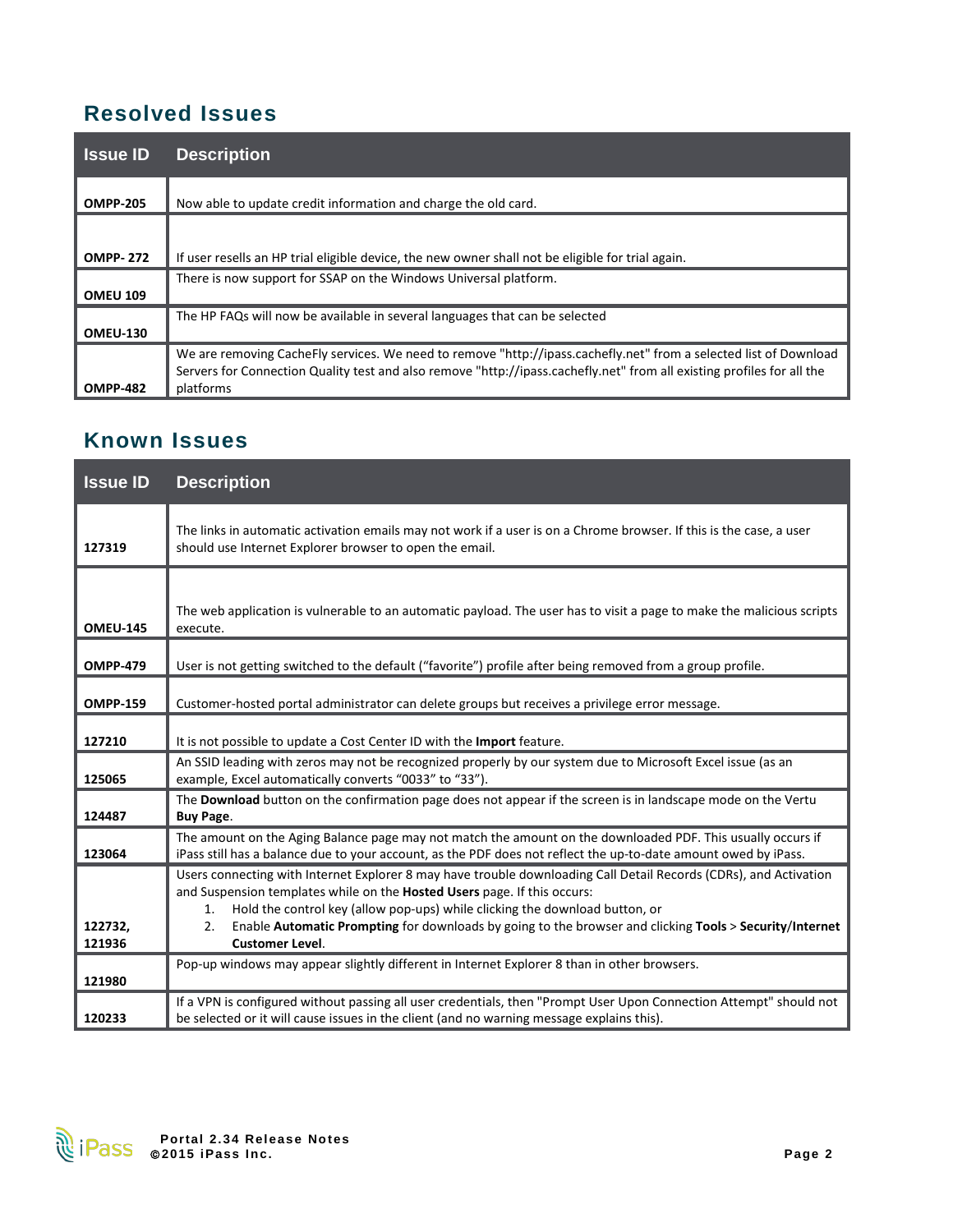| <b>Issue ID</b> | <b>Description</b>                                                                                                                                                                                                                                                                                                                                                                                                                       |
|-----------------|------------------------------------------------------------------------------------------------------------------------------------------------------------------------------------------------------------------------------------------------------------------------------------------------------------------------------------------------------------------------------------------------------------------------------------------|
| 118532          | Some records may show a few more sessions than there should be and sessions with no duration recorded. This has<br>been observed when there is profile activity (such as a profile update) during a session, and we are investigating<br>other possible causes.                                                                                                                                                                          |
| 116842          | Sometimes an "Unexpected Error" message will appear when downloading a User Activity report. If you see an<br>unexpected error when downloading the User Activity report:<br>Close the "Unexpected Error" dialog box.<br>1.<br>Click the Download Report link in the right side of the page.<br>2.<br>Save the file.<br>$\mathbf{3}$ .                                                                                                   |
| 115379          | In Manage Brands, for Windows clients 2.x, the installer preview will not match the actual installer image.                                                                                                                                                                                                                                                                                                                              |
| 115274          | If the same image file is used for the Provider logo in a Service Package and the logo for a client brand that is applied<br>to a profile using that Service Package, the profile cannot be published. Make sure you use unique names for the<br>Provider Logo image file and any image file you use in client branding.                                                                                                                 |
| 114339          | Brand sharing allows a brand to be shared with a child customer, even though the service package has not been<br>assigned to the child company.                                                                                                                                                                                                                                                                                          |
| 114040          | Accounts can be saved without entering an authentication format. If so, then the client will try to authenticate with<br>an empty format and fail.                                                                                                                                                                                                                                                                                       |
| 113213          | In Windows 1.4.x clients, the same message is configured for all required endpoint applications. If this client is<br>migrated to Windows 2.x, this message will be used as the default for all required applications. This can result in a<br>confusing user experience as the same message is displayed multiple times. When migrating from 1.4.x clients, make<br>sure to configure different messages for each required application. |
| 107283          | Use of some foreign-language characters (for example, å, ä or ö) in a profile name will lead to a "corrupt profile"<br>error when the profile is installed.                                                                                                                                                                                                                                                                              |
| 107225          | Branding live preview does not show changes to the application bar.                                                                                                                                                                                                                                                                                                                                                                      |
| 105232          | If the user is on the Export Data report when the Portal times out, it is still possible to download the report by<br>clicking the download link.                                                                                                                                                                                                                                                                                        |

# **Known Limitations**

| <b>Issue ID</b>   | <b>Description</b>                                                                                                                                                                                                             |
|-------------------|--------------------------------------------------------------------------------------------------------------------------------------------------------------------------------------------------------------------------------|
| 123615            | If your browser is zoomed to a high percentage, some pages may display incorrectly. If this happens, reset the zoom<br>to 100%.                                                                                                |
| 123019,<br>122444 | If you are using Chrome (versions 25 or later), you may experience issues with the Invoices & Payments page when<br>managing child accounts. If this is the case, switch to Firefox or Internet Explorer.                      |
| 122138            | When downloading a Connection Data Report (as a CSV), the download will timeout if the file is too large. Reduce<br>the date range and download these files in smaller pieces to work around this issue.                       |
| 122064            | After creating a favorite iOS or Android profile, the buttons to create a favorite Android or iOS profile will still display<br>until the user logs out and logs back in.                                                      |
| 119834            | The Portal may not behave as designed if a user connects using Safari on a Windows machine. Safari is only fully<br>supported on the Mac.                                                                                      |
| 119626            | Due to a limitation in Flash, if a downloaded installer is stopped before it can complete, the file is not erased or<br>saved as a temporary file-it will exist in the downloaded location as a broken installer.              |
| 119040            | When downloading a client on a Mac, the <b>Hide Extensions</b> option should not be turned on (make sure the box is<br>unchecked) or the file may save without an extension.                                                   |
| 117722            | When viewing the Portal with Internet Explorer, you may get an error message that you need to upgrade. A<br>workaround is turning off compatibility mode by clicking Tools and then clicking Compatibility View to uncheck it. |